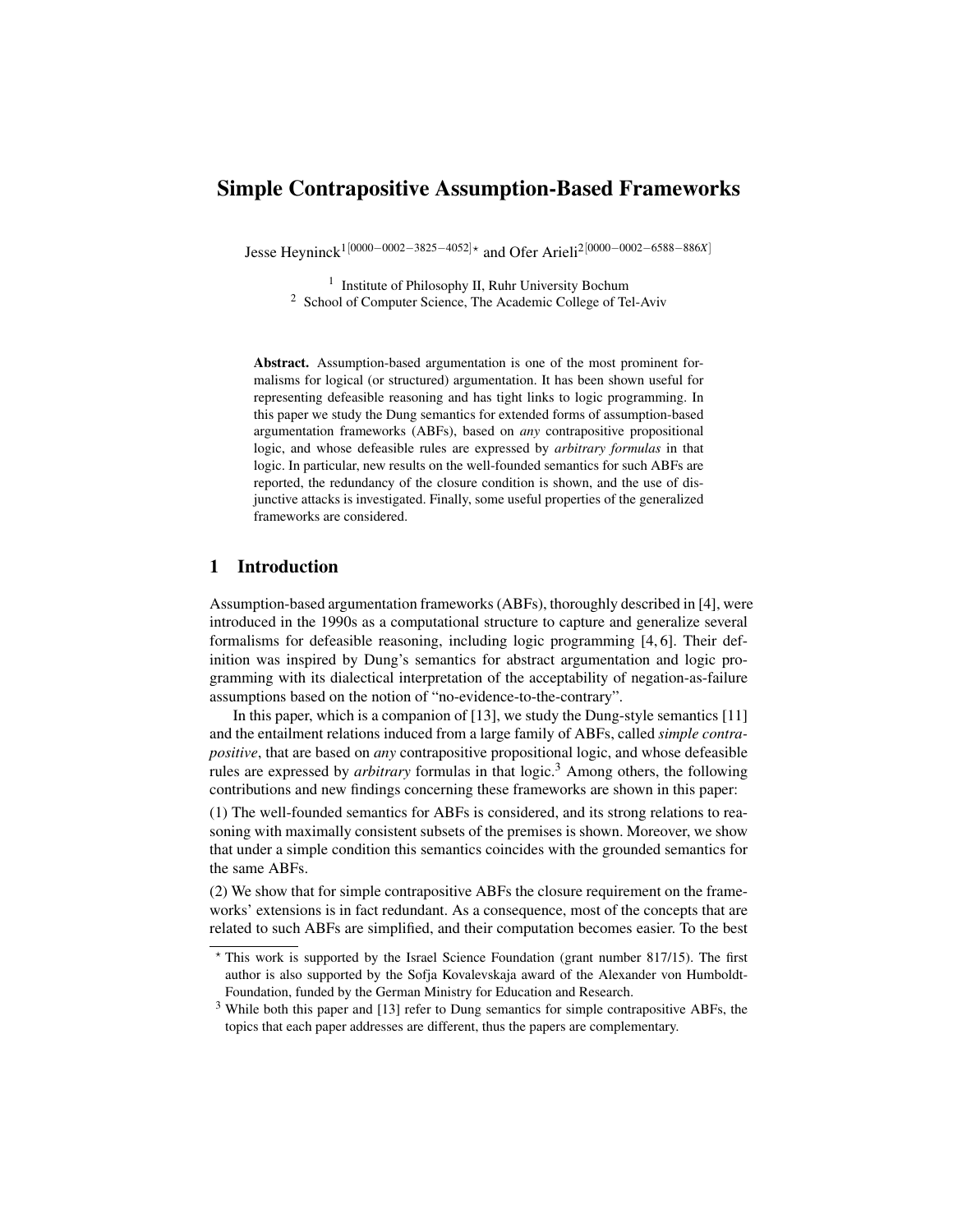of our knowledge, this is the first time that such a question has been asked and answered for assumption-based argumentation.

(3) We consider a generalization of the attack relation in ABFs, called *disjunctive attacks.* The use of these attacks avoids some problems of the grounded semantics under standard attacks. Concerning the other types semantics, we show that (as in the case of ordinary attacks), preferred and stable semantics are reducible to naive semantics, and that the correspondence to reasoning with maximally consistent subsets is preserved. This means that we define a formalism that preserves consistency and correspondence to maximal consistency-based reasoning even under disjunctive attacks, thus avoiding some of the long-standing problems that were reported by [7] for other logic-based argumentation formalisms using disjunctive attacks (called *undercut* in [7]).

(4) We show that the entailment relations induced from the ABFs with disjunctive attacks are preferential for skeptical reasoning and cumulative for credulous reasoning [14]. For these kinds of entailments the property of non-interference [5] is satisfied.

The remaining of this paper is organized as follows: in the next section we review some notions and relevant results from [13]. In Section 3 we provide some new results concerning the Dung-style semantics of simple contrapositive ABFs, and in Section 4 we consider some properties of the induced entailment relations. In Section 5 we discuss our results in light of related work and conclude.<sup>4</sup>

### 2 Preliminaries

In this section we define the notion of simple contrapositive ABFs, and recall the main results concerning their semantics (see [13]).

We denote by  $\mathscr L$  an arbitrary propositional language. Atomic formulas in  $\mathscr L$  are denoted by  $p, q, r$ , compound formulas are denoted by  $\psi, \phi, \sigma$ , and sets of formulas in  $\mathscr L$  are denoted by Γ, Δ. The powerset of  $\mathscr L$  is denoted by  $\mathscr D(\mathscr L)$ .

**Definition 1.** A (propositional) *logic* for a language L is a pair  $\mathfrak{L} = \langle \mathcal{L}, \vdash \rangle$ , where  $\vdash$  is a (Tarskian) consequence relation for  $\mathscr{L}$ , that is, a binary relation between sets of formulas and formulas in L, which is reflexive (if  $\psi \in \Gamma$  then  $\Gamma \vdash \psi$ ), monotonic (if  $\Gamma \vdash \psi$  and  $\Gamma \subseteq \Gamma'$ , then  $\Gamma' \vdash \psi$ ), and transitive (if  $\Gamma \vdash \psi$  and  $\Gamma', \psi \vdash \phi$ , then  $\Gamma, \Gamma' \vdash \phi$ ). We also assume that  $\vdash$  is *non-trivial* (there are  $\Gamma, \psi$  for which  $\Gamma \nvdash \psi$ ), *structural* (i.e., closed under substitutions: for every substitution  $\theta$  and every  $\Gamma$ ,  $\psi$ , if  $\Gamma \vdash \psi$  then  $\{\theta(\gamma) \mid \gamma \in \Gamma\} \vdash \theta(\psi)$ , and *finitary* (if  $\Gamma \vdash \psi$  then there is a finite  $\Gamma' \subseteq \Gamma$ such that  $\Gamma' \vdash \psi$ ).

The  $\vdash$ -transitive closure of a set  $\Gamma$  of  $\mathscr L$ -formulas is  $Cn_{\vdash}(\Gamma) = {\psi | \Gamma \vdash \psi}$ . When the consequence relation is clear from the context we will sometimes just write  $Cn(\Gamma)$ .

We shall assume that the language  $\mathscr L$  contains at least the following (primitive or defined) connectives:  $\vdash$ -*negation*  $\neg$ , satisfying:  $p \nvdash \neg p$  and  $\neg p \nvdash p$  (for every atomic *p*);  $\vdash$ -*conjunction*  $\wedge$ , satisfying:  $\Gamma \vdash \psi \wedge \phi$  iff  $\Gamma \vdash \psi$  and  $\Gamma \vdash \phi$ ;  $\vdash$ -*disjunction*  $\vee$ , satisfying:

<sup>4</sup> An extended abstract of this paper appears in the proceedings of AAMAS'2019.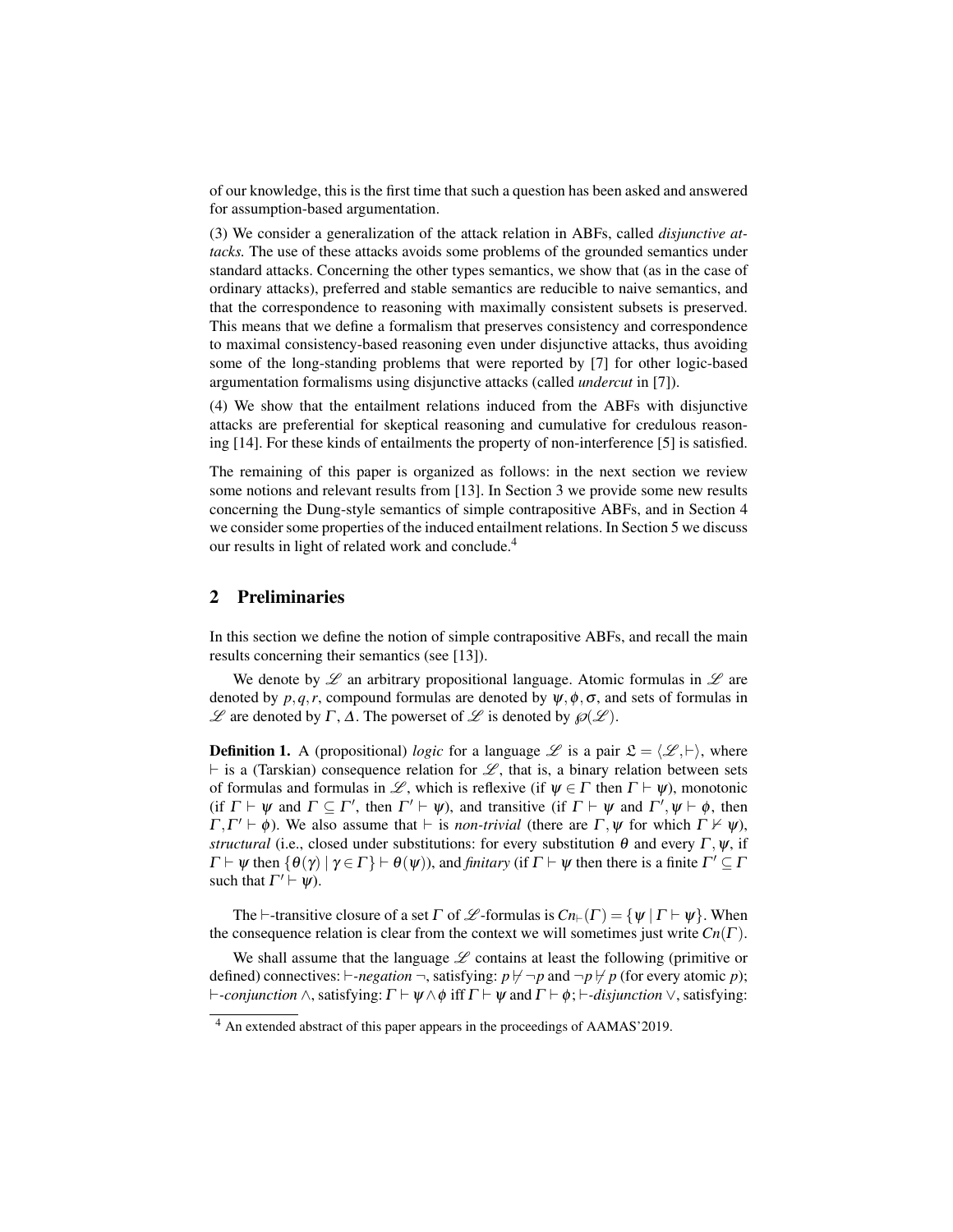$\Gamma, \phi \vee \psi \vdash \sigma$  iff  $\Gamma, \phi \vdash \sigma$  and  $\Gamma, \psi \vdash \sigma; \vdash$ *-implication*  $\supset$ , satisfying:  $\Gamma, \phi \vdash \psi$  iff  $\Gamma \vdash$  $\phi \supset \psi$ ; and  $\vdash$ -*falsity* constant F, satisfying: F  $\vdash \psi$  for every formula  $\psi$ .

For a finite set of formulas  $\Gamma$  we denote by  $\wedge \Gamma$  (respectively, by  $\vee \Gamma$ ), the conjunction (respectively, the disjunction) of the formulas in Γ. Also, we denote  $\neg \Gamma = {\neg \gamma}$  $\gamma \in \Gamma$  }. We say that  $\Gamma$  is  $\vdash$ *-consistent*, if  $\Gamma \not\vdash \Gamma$ .

**Definition 2.** A logic  $\mathcal{L} = \langle \mathcal{L}, \vdash \rangle$  is *explosive*, if for  $\mathcal{L}$ -formula  $\psi$ , the set  $\{\psi, \neg \psi\}$ is  $\vdash$ -inconsistent.<sup>5</sup> We say that  $\mathcal L$  is *contrapositive*, if for every  $\Gamma$  and  $\psi$  it holds that  $\Gamma \vdash \neg \psi$  iff either  $\psi = F$ , or for every  $\phi \in \Gamma$  we have that  $\Gamma \setminus \{\phi\}, \psi \vdash \neg \phi$ .

*Example 1.* Classical logic, intuitionistic logic, and modal logics with standard modal semantics, are all specific cases of explosive and contrapositive logics.

Next , we generalize the definition in [4] of assumption-based frameworks.

**Definition 3.** An *assumption-based framework* is a tuple  $ABF = \langle \mathcal{L}, \Gamma, Ab, \sim \rangle$ , where:

- $-\mathfrak{L} = \langle \mathcal{L}, \vdash \rangle$  is a propositional Tarskian logic
- Γ (the *strict assumptions*) and *Ab* (the *candidate or defeasible assumptions*) are distinct countable sets of  $\mathscr{L}$ -formulas, where the former is assumed to be  $\vdash$ -consistent and the latter is assumed to be nonempty.
- ∼: *Ab* →℘(L ) is a contrariness operator, assigning a finite set of L -formulas to every defeasible assumption in *Ab*, such that for every  $\psi \in Ab$  where  $\psi \nvdash$  F it holds that  $\psi \not\vdash \wedge \sim \psi$  and  $\wedge \sim \psi \not\vdash \psi$ .

A *simple contrapositive* ABF is an assumption-based framework  $ABF = \langle \mathfrak{L}, \Gamma, Ab, \sim \rangle$ , where £ is an explosive and contrapositive logic, and  $\sim \psi = \{\neg \psi\}.$ 

*Note 1.* Unlike the setting of [4], an ABF may be based on *any* Tarskian logic £. Also, the strict as well as the candidate assumptions are formulas that may not be just atomic. Concerning the contrariness operator, note that it is not a connective of  $\mathscr{L}$ , as it is restricted only to the candidate assumptions.

*Note 2.* Traditionally, ABFs make use of some set of domain dependent rules as known from e.g. logic programming (i.e., rules of the form  $\phi_1, \ldots, \phi_n \to \phi$ , as in logic programming). It is not difficult to see that our setting also applies to this subclass of ABFs by assuming that the implication  $\supset$  is deductive (i.e., it is an  $\vdash$ -implication, see above) and treating such rules as strict premises  $\bigwedge_{i=1}^{n} \phi_i \supset \phi$ . Such a framework is a simple contrapositive ABF if the rules are closed under contraposition.

Defeasible assertions in an ABF may be attacked by counterarguments.

**Definition 4.** Let  $ABF = \langle \mathcal{L}, \Gamma, Ab, \sim \rangle$  be an assumption-based framework,  $\Delta, \Theta \subseteq Ab$ , and  $\psi \in Ab$ . We say that  $\Delta$  *attacks*  $\psi$  iff  $\Gamma, \Delta \vdash \phi$  for some  $\phi \in \sim \psi$ . Accordingly,  $\Delta$ attacks  $\Theta$  if  $\Delta$  attacks some  $\psi \in \Theta$ .

The last definition gives rise to the following adaptation to ABFs of the usual semantics for abstract argumentation frameworks [11].

<sup>&</sup>lt;sup>5</sup> That is,  $\psi, \neg \psi \vdash F$ . In explosive logics every formula follows from inconsistent assertions.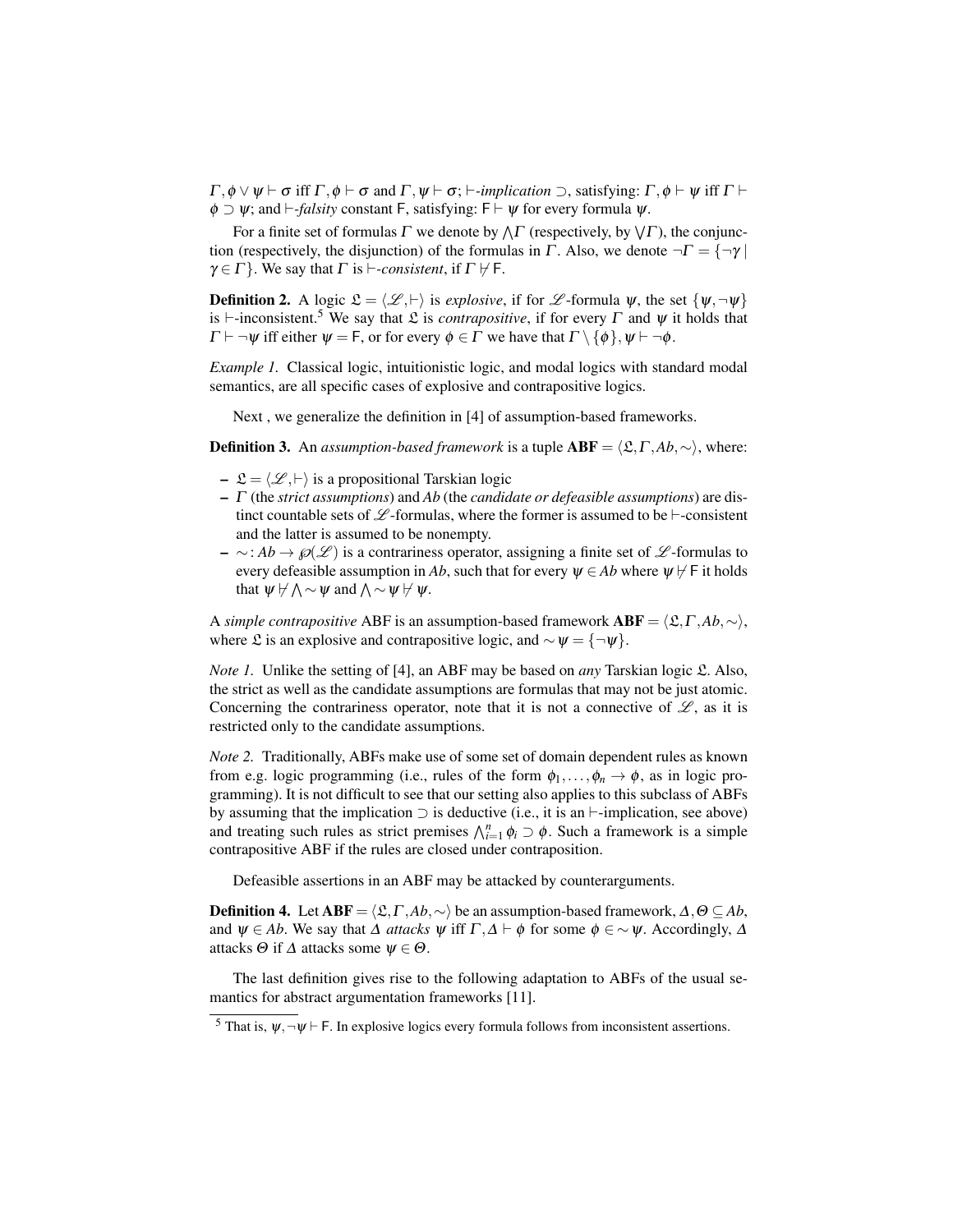**Definition 5.** ([4]) Let  $ABF = \langle \mathcal{L}, \Gamma, Ab, \sim \rangle$  be an assumption-based framework, and let  $\Delta \subseteq Ab$ . Below, maximum and minimum are taken with respect to set inclusion. Then:

- $-$  Δ is *closed* if  $Δ = Ab ∩ Cn_{\vdash}(Γ ∪ Δ)$ .
- $-$  Δ is *conflict-free* iff there is no  $\Delta' \subseteq \Delta$  that attacks some  $\psi \in \Delta$ .
- ∆ is *naive* iff it is closed and maximally conflict-free.
- $-$  Δ *defends* a set  $\Delta' \subseteq Ab$  iff for every closed set  $Θ$  that attacks  $\Delta'$  there is  $\Delta'' \subseteq \Delta$ that attacks Θ.
- $-$  Δ is *admissible* iff it is closed, conflict-free, and defends every  $Δ' ⊆ Δ$ .
- $-$  ∆ is *complete* iff it is admissible and contains every  $\Delta' \subseteq Ab$  that it defends.
- $\Delta$  is *grounded* iff it is minimally complete.
- $\Delta$  is *preferred* iff it is maximally admissible.
- ∆ is *stable* iff it is closed, conflict-free, and attacks every ψ ∈ *Ab* \∆.
- $-$  Δ is *well-founded* iff  $Δ = ∩{Θ ⊆ Ab ∣ Θ$  is complete}.

The set of naive (respectively, complete, preferred, stable, grounded, well-founded) extensions of ABF is denoted by Naive(ABF) (respectively, Com(ABF), Prf(ABF), Stb(ABF), Grd(ABF), WF(ABF)). Clearly, the well-founded extension of an ABF is unique.

In [13] the Dung-style extensions considered above are characterized in terms of the maximal consistent subsets of the defeasible assumptions:

**Definition 6.** Let  $ABF = \langle \mathcal{L}, \Gamma, Ab, \sim \rangle$ . A set  $\Delta ⊆ Ab$  is *maximally consistent* in ABF, if (a)  $\Gamma$ , $\Delta$   $\nvdash$  F and (b)  $\Gamma$ , $\Delta'$   $\vdash$  F for every  $\Delta \subsetneq \Delta' \subseteq Ab$ . The set of the maximally consistent sets in ABF is denoted MCS(ABF).

**Proposition 1.** [13] *Let*  $ABF = \langle \mathcal{L}, \Gamma, Ab, \sim \rangle$  *be a simple contrapositive ABF. Then:*  $N$ aive $(ABF) = Prf(ABF) = Stb(ABF) = MCS(ABF)$ . If  $F \in Ab$  then also  $Grd(ABF) =$  $\bigcap$ MCS(**ABF**).

Apart of the correspondence to reasoning with maximal consistency, Proposition 1 also shows that in simple contrapositive ABFs preferred and stable semantics collapse to naive semantics. This is not surprising, as similar results for specific argumentation frameworks are reported in [1] and [3]. Yet, as shown in [3], when more expressive languages, and/or attack relations, and/or entailment relations are involved, this phenomenon ceases to hold. This is also the case with ABFs, even when the definition of the contrariness operator is kept. Here is a simple example:

*Example 2.* Let  $ABF = \langle \mathfrak{L}, \{p \supset \neg q\}, \{p, q\}, \sim \rangle$  be an ABF where  $\mathfrak{L}$  is a logic with a negation ¬, and implication ⊃, and where ∼ *A* = {¬*A*} for any *A* ∈ L . Suppose further that Modus Ponens holds in  $\mathfrak{L}$ , but contraposition does not. Then  $\{q\}$  is naive but not preferred, since *q* doesn't defend itself from the attack from  $\{p\}$ .

## 3 Some Generalizations

In this section we give a series of new results concerning Dung's semantics for simple contrapositive ABFs and some of is useful enhancements.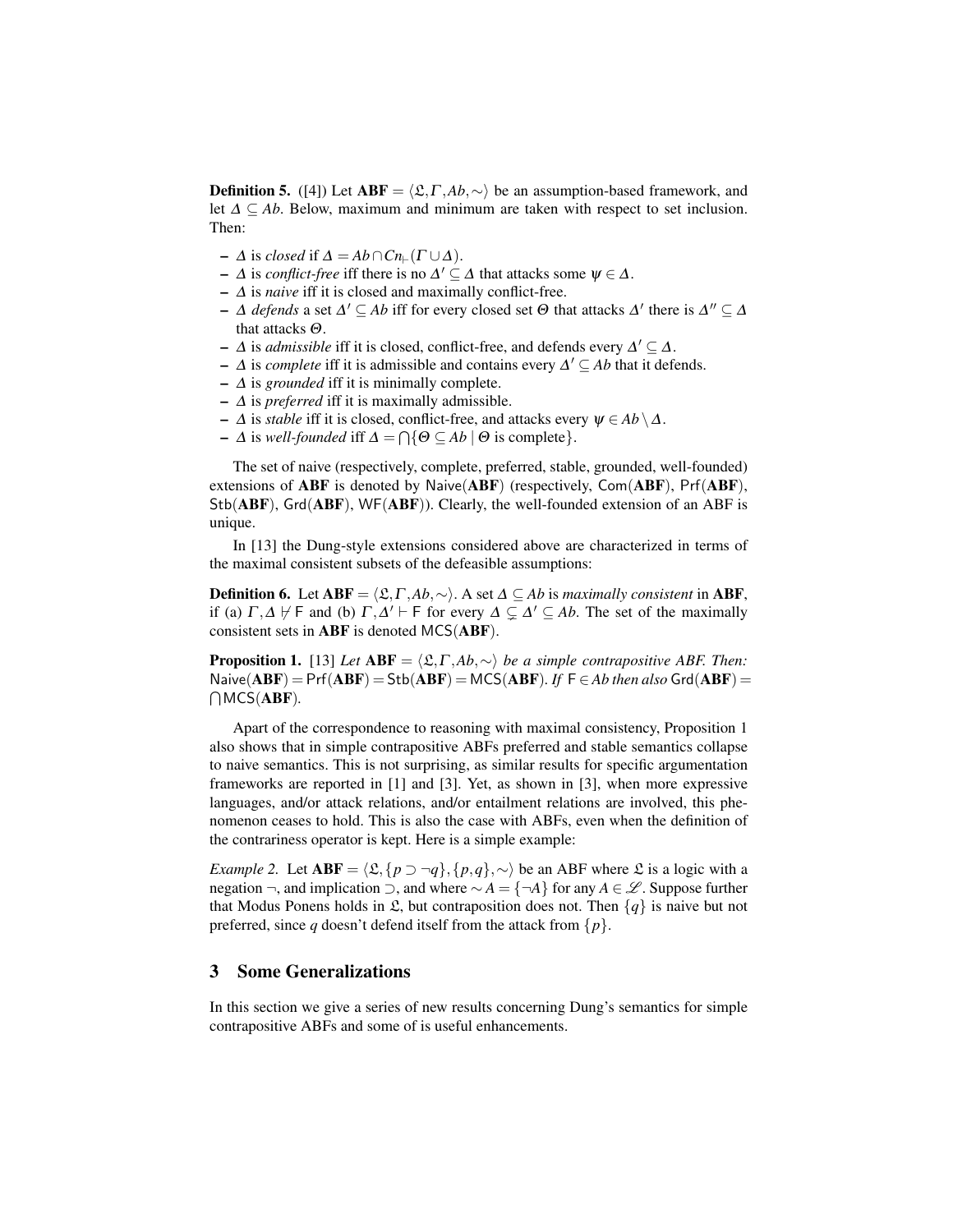#### 3.1 The Well-Founded Extension

First, we consider the well-founded semantics for ABFs (recall Definition 5). This semantics has not been considered in [13], and it is useful when there is no unique minimal complete extension.

The existence of a well-founded extension for any simple contrapositive ABF follows from the following claim:<sup>6</sup>

Proposition 2. *Any simple contrapositive ABF has a complete extension.*

*Proof.* Follows from Proposition 1 and the fact that every stable extension is complete. To see the latter, suppose for a contradiction that  $\Delta$  is stable, yet some  $A \in Ab \setminus \Delta$  is defended by  $\Delta$ . Since  $\Delta$  is stable  $\Gamma, \Delta \vdash \neg A$ . Since  $\Delta$  defends  $A, \Delta$  attacks itself, a contradiction to  $\Delta$  being conflict-free.  $\Box$ 

The next example shows that, as in the case of the grounded semantics, the wellfounded extension of an assumption-based framework ABF does not always coincide with  $\bigcap$  MCS(ABF).

*Example 3.* Let  $\mathfrak L$  be classical logic (CL),  $\Gamma = \emptyset$ , and  $Ab = \{p, \neg p, s\}$ . A corresponding attack diagram is shown in Figure 1.



Fig. 1. An attack diagram for Example 3

In this case, we have that  $Com(ABF) = \{0, \{p, s\}, \{\neg p, s\}\}\$ , thus  $WF(ABF) = \emptyset$ . However,  $\bigcap \text{MCS}(\text{ABF}) = \{s\}.$ 

Again (see Proposition 1), the situation in Example 3 can be avoided by requiring that  $F \in Ab$  (Intuitively, this means that any inconsistent set of arguments is attacked by the emptyset, thus any admissible set is defended from it).

**Proposition 3.** Let  $ABF = \langle \mathcal{L}, \Gamma, Ab, \sim \rangle$  *be a simple contrapositive ABF. If*  $F \in Ab$ *then*  $WF(ABF) = \bigcap MCS(ABF)$ *.* 

*Proof.* In [13] it is shown that in case that  $F \in Ab$ , there exists a unique grounded extension for any ABF. From this it follows that  $\bigcup \mathsf{Grd}(\mathbf{ABF}) \subseteq \Delta$  for any  $\Delta \in \mathsf{Com}(\mathbf{ABF})$ . This implies that  $\bigcap \text{Com}(\mathbf{ABF}) = \bigcup \text{Grd}(\mathbf{ABF})$ , that is:  $\text{WF}(\mathbf{ABF}) = \text{Grd}(\mathbf{ABF})$ .  $\Box$ 

By Propositions 1 and 3 we thus have:

**Corollary 1.** *Let*  $ABF = \langle \mathcal{L}, \Gamma, Ab, \sim \rangle$  *be a simple contrapositive ABF. If*  $F \in Ab$  *then*  $WF(ABF) = Grd(ABF)$ .

 $<sup>6</sup>$  In the sequel, some proofs will be sketched or omitted altogether due to space restrictions.</sup>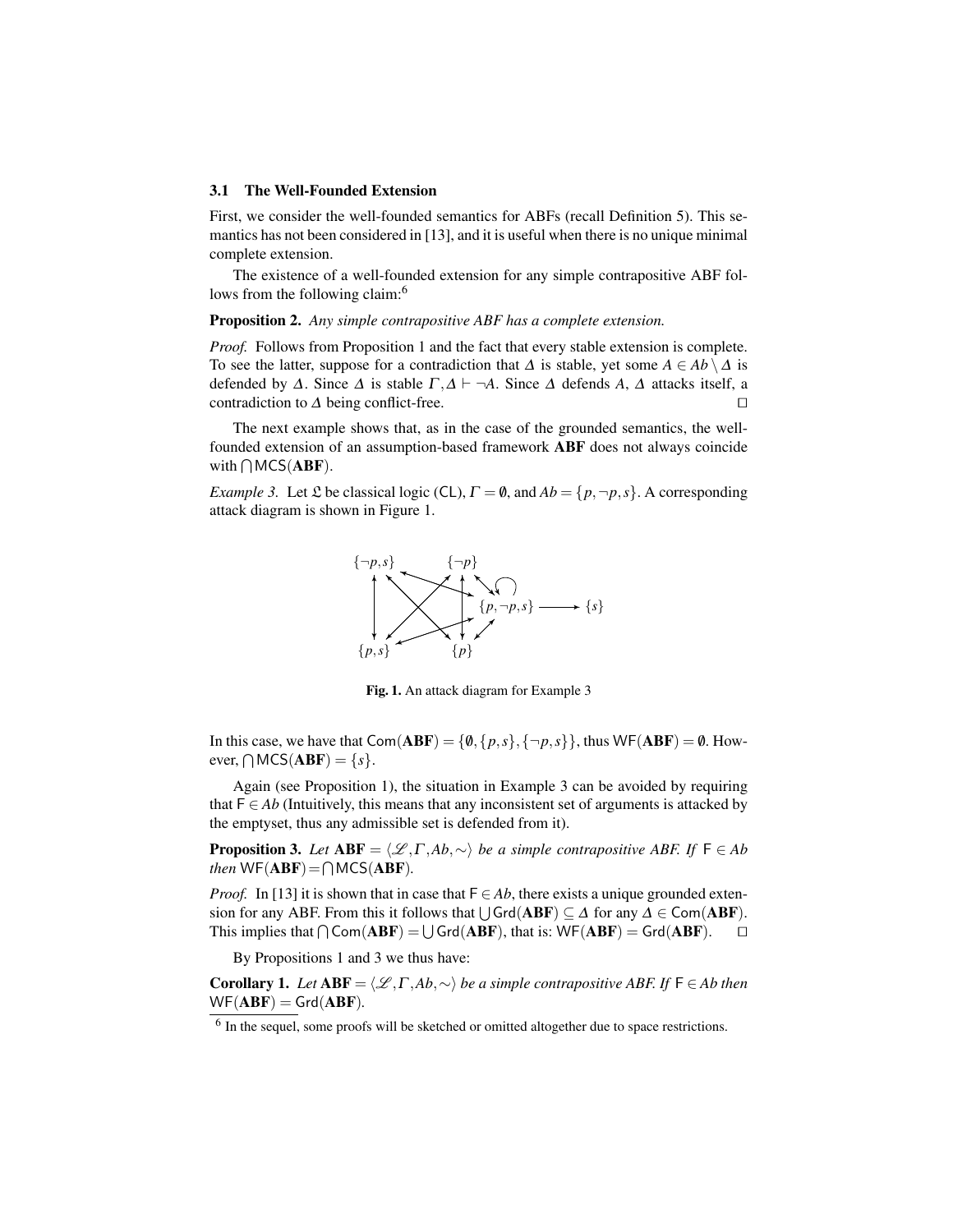#### 3.2 Lifting the Closure Requirement

According to Definition 5, extensions of an ABF are required to be closed. This is a standard requirement for ABFs (see, e.g., [4, 9, 18]), In this section we show that the closure condition is not necessary for simple contrapositive ABFs.

**Definition 7.** Let  $ABF = \langle \mathfrak{L}, \Gamma, Ab, \sim \rangle$  be an assumption-based framework, a subset  $\Delta \subseteq Ab$  is *weakly admissible* (in **ABF**) iff it is conflict-free, and defends every  $\Delta' \subseteq \Delta$ . We say that ∆ is *weakly complete* (in ABF) iff it is weakly admissible and contains every  $\Delta' \subseteq Ab$  that it defends.

Weakly admissibility (weak completeness) is thus admissibility (completeness) without the closure requirement.

Below, we fix a simple contrapositive argumentation framework  $ABF = \langle \mathfrak{L}, \Gamma, Ab, \sim \rangle$ . We show that closure is redundant in the definition of stable, naive and preferred semantics:

**Proposition 4.** *A set*  $\Delta \subseteq Ab$  *is:* 

- $-$  *stable iff it is conflict-free and attacks every*  $ψ ∈ Ab \Delta$ *.*
- *naive iff it is maximally conflict-free.*
- *preferred iff it is maximally weakly admissible.*

Concerning the grounded semantics, we note that when  $\mathsf{F} \not\in Ab$  the closure condition is not superfluous. For instance, when  $\Gamma = \{s, s \supset q\}$  and  $Ab = \{p, \neg p, q\}$ , and classical logic is the base logic, the emptyset is minimally complete in *Ab*. <sup>7</sup> Yet, the emptyset is not closed, since  $\Gamma \vdash q$ .

When  $F \in Ab$ , the following proposition shows that the grounded extension *is* closed.

**Proposition 5.** *If*  $F \in Ab$ , a set  $\Delta \subseteq Ab$  is grounded iff it is minimally weakly complete.

#### 3.3 Using Disjunctive Attacks

The next generalization that we consider is concerned with the attack relation. Below, we allow disjunctive attacks rather than pointed attacks (Definition 4).

**Definition 8.** Let  $ABF = \langle \mathfrak{L}, \Gamma, Ab, \sim \rangle$  be a simple contrapositive ABF. We say that a set  $\Delta \subseteq Ab$  *attacks* a set  $\Theta \subseteq Ab$  if there is a finite subset  $\Theta' \subseteq \Theta$  such that  $\Gamma, \Delta \vdash \bigvee \neg \Theta'.$ 

*Note 3.* When the ABF is not simple (that is, when the contrariness operator is defined by sets of formulas), disjunctive attacks may be defined as follows: We let  $\sim \theta' = \{\sim v \mid$  $v \in \theta'$ } and say that a set  $\Delta \subseteq Ab$  attacks a set  $\Theta \subseteq Ab$  if there is a finite subset  $\Theta' \subseteq \Theta$ such that  $\Gamma, \Delta \vdash \bigvee_{\theta' \in \Theta'} \bigvee_{\sigma' \in \Sigma' \subseteq \sim \theta'} \sigma'.$ 

*Example 4.* Let  $\mathcal{L} = CL$ ,  $\Gamma = \emptyset$ , and  $Ab = \{p, \neg p, s\}$ . A corresponding attack diagram is shown in Figure 2, where the strict lines represent standard attacks (Definition 4), and the dashed lines represent attacks that are applicable only according to the disjunctive version of attacks (Definition 8).

<sup>&</sup>lt;sup>7</sup> In particular, the emptyset does not defend *q* from the attack  $p, \neg p \vdash \neg q$ .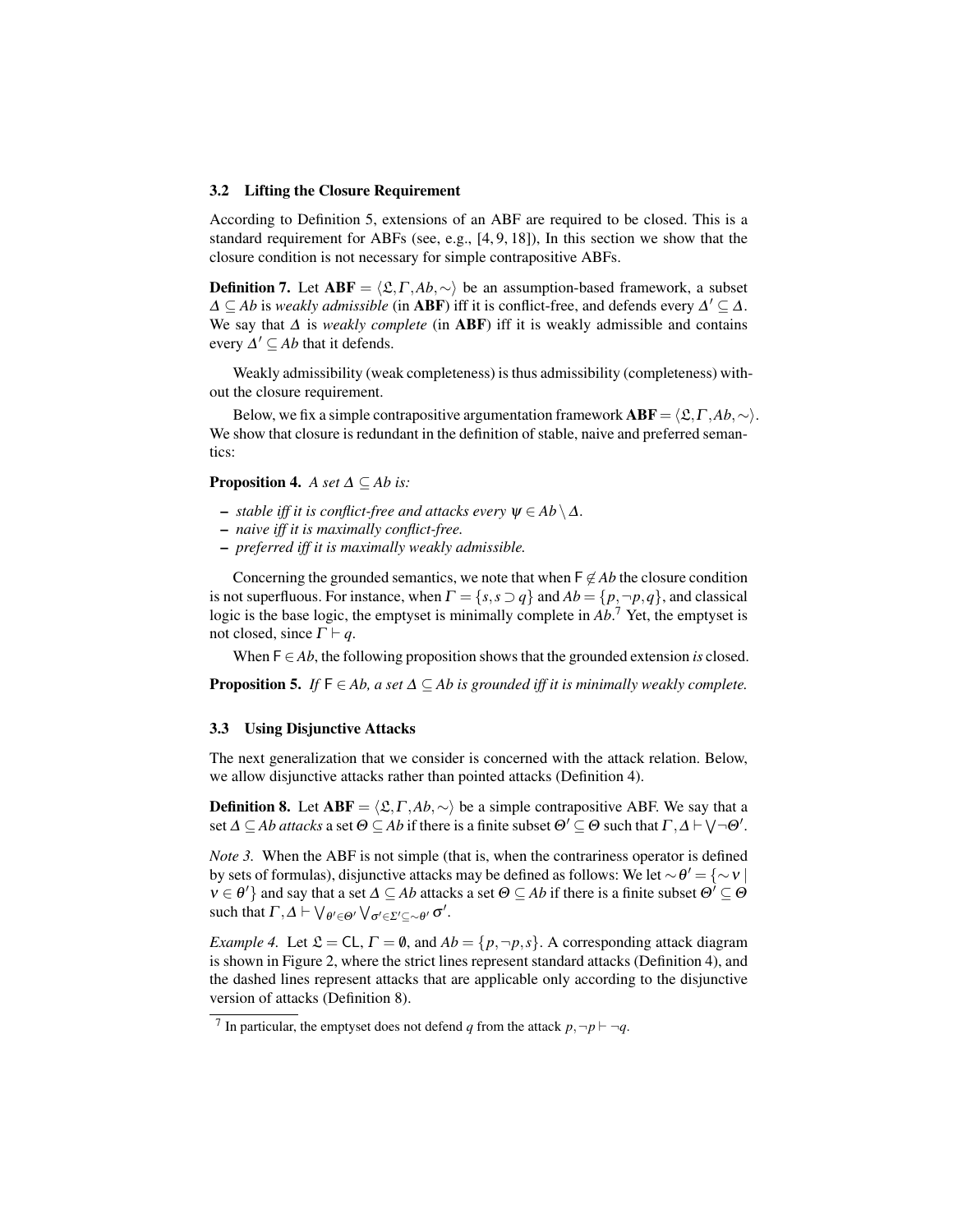

Fig. 2. An attack diagram for Example 4.

Note that the 'contaminating' set  $\{p, \neg p, s\}$  attacks the set  $\{s\}$ . However, when disjunctive attacks are allowed the attacking set  $\{p, \neg p, s\}$  is counter-attacked by the emptyset (since  $\emptyset \vdash \neg p \lor \neg \neg p$ ), thus  $\{s\}$  is defended by  $\emptyset$  (which is not the case when only 'standard' attacks are allowed, cf. Example 3).

In what follows we again fix some simple contrapositive ABF, this time with disjunctive attacks as in Definition 8. We further assume that the base logic  $\mathfrak L$  respects the following de Morgan rules:

de Morgan I: 
$$
\bigvee \neg \Delta \vdash \neg \bigwedge \Delta
$$
, de Morgan II:  $\neg \bigwedge \Delta \vdash \bigvee \neg \Delta$ . (1)

One clear benefit of using disjunctive attacks in this setting is that the inconsistency problems of argumentation-based extensions, first discussed in [7], are avoided. In that paper it was shown that in the framework of *deductive argumentation*, the use of preferred semantics in combination with disjunctive attacks might give rise to admissible (and thus preferred) extensions that contain arguments with mutually inconsistent conclusions. As shown next, the formalism of simple contrapositive ABFs provides a solution to this long-standing problem of finding a way to do consistent deductive argumentation using disjunctive attacks.

Proposition 6. *Let* L *be a logic in which de Morgan's rules in (1) are satisfied, and let*  $\mathbf{ABF} = \langle \mathfrak{L}, \Gamma, Ab, \sim \rangle$  *be a simple contrapositive ABF with disjunctive attacks. If* ∆ ⊆ *Ab is conflict-free then there are no*  $\phi_1, \ldots, \phi_n \in \Delta$  *such that*  $\Gamma, \Delta \vdash \neg \bigwedge_{i=1}^n \phi_i$ .

*Proof.* Suppose for a contradiction that  $\Delta \subseteq Ab$  is conflict-free yet there are some  $\phi_1,\ldots,\phi_n\in\Delta$  s.t.  $\Gamma,\Delta\vdash\neg\bigwedge_{i=1}^n\phi_i$ . By de Morgan II,  $\Gamma,\Delta\vdash\bigvee\neg\{\phi_1,\ldots,\phi_n\}$ . But then  $\Delta$  attacks itself, a contradiction to the assumption that it is conflict-free.  $\square$ 

Another benefit of using disjunctive attacks is that the notion of defense in Definition 5 can be independent of closed sets (see also Section 3.1). Indeed, the following definition is the same as Definition 5, but without any reference to closed sets.

**Definition 9.** We say that Δ purely defends  $\Delta' \subseteq$  Ab iff for every  $\Theta$  that attacks  $\Delta'$  there *is some*  $\Delta'' \subseteq \Delta$  *that attacks*  $\Theta$ *.* 

Proposition 7. *When disjunctive attacks are used, the notions of defense and pure defense coincide.*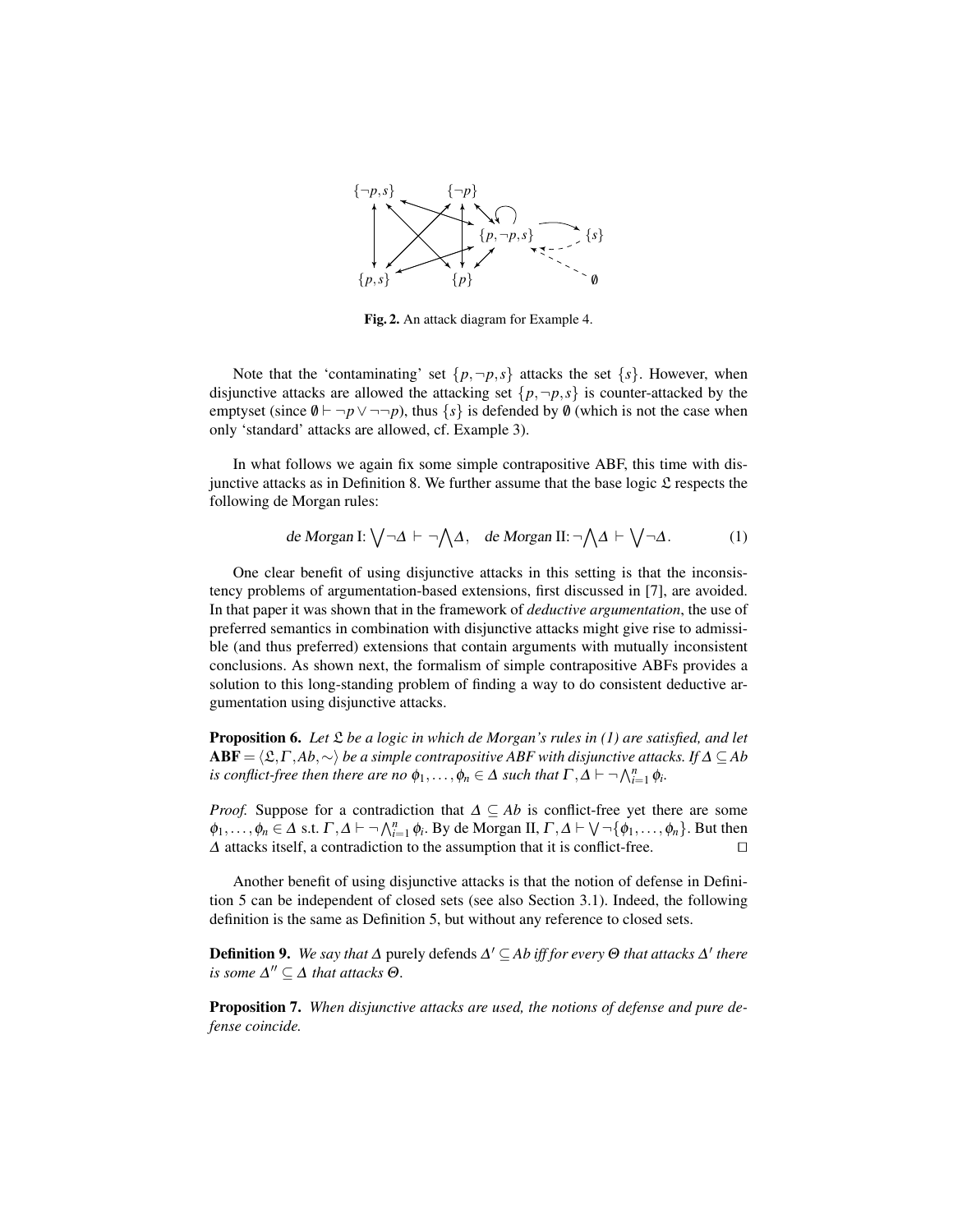*Note 4.* To see that the condition of having disjunctive attacks is indeed necessary for Proposition 7, consider again Example 4. As indicated in that example, when only standard attacks are used,  $\{s\}$  cannot be purely defended from the attacking set  $\{p, \neg p\}$ . On the other hand,  $\{s\}$  *is* defended according to Definition 5, simply because any attacker of  $\{s\}$  not containing F is not closed (e.g.,  $\{p, \neg p\}$  is not closed since  $\{p, \neg p\} \vdash F$ ).<sup>8</sup>

The main results of this section is that, again, in this case: (a) preferred and stable semantics are reducible to naive semantics, (b) the correspondence to reasoning with maximally consistent subsets is preserved, and (c) the grounded extension is wellbehaved for disjunctive attacks, even without requiring that  $F \in Ab$ .

To show these results we first indicate that when switching to the more generalized (disjunctive) attacks, the closure requirement in the definitions of naive, preferred, and stable extensions (Definition 5) remains redundant. Namely:

### **Proposition 8.** *For a set*  $\Delta \subseteq Ab$ *, we have:*

- *1.*  $\Delta$  *is stable iff it is conflict-free in* **ABF** *and attacks every*  $\psi \in Ab \setminus \Delta$ *.*
- *2.* ∆ *is naive iff it is maximally conflict-free in* ABF*.*
- *3.* ∆ *is preferred iff it is maximally weakly admissible in* ABF*.*

Now we can show that also when disjunctive attacks are incorporated in simple contrapositive ABFs, preferred and stable semantics collapse to naive semantics and are related to maximally consistent subsets.

**Theorem 1.** Let  $\mathfrak L$  be a logic in which de Morgan's rules in (1) hold, and let  $ABF =$ hL,Γ ,*Ab*,∼i *be a simple contrapositive ABF with disjunctive attacks. Then:*

 $N \text{alive}(ABF) = Prf(ABF) = Stb(ABF) = MCS(ABF).$ 

*Proof (ouline).* We show the following fragment of the theorem:

Proposition 9. ∆ *is naive in* ABF *iff it is in* MCS(ABF)*.*

*Proof.*  $[\Rightarrow]$ : Let  $\Delta$  be a naive set in Ab. Suppose for a contradiction that  $\Gamma, \Delta \vdash F$ . By explosion, this means that  $\Gamma, \Delta \vdash \bigvee \neg \Delta'$  for any  $\Delta' \subseteq \Delta$ , contradicting the conflictfreeness of  $\Delta$ . Thus  $\Delta$  is consistent. To see that  $\Delta$  is maximally consistent in ABF, note that since  $\Delta$  is maximally conflict-free, for every proper superset  $\Delta'$  of  $\Delta$  there is some  $\Theta \subseteq \Delta'$  such that  $\Gamma, \Delta' \vdash \bigvee \neg \Theta$ . By de Morgan I and transitivity, then,  $\Gamma, \Delta' \vdash \neg \bigwedge \Theta$ . On the other hand,  $\Theta \subseteq \Delta'$ , and so  $\Gamma, \Delta' \vdash \Lambda \Theta$ . This implies that  $\Gamma, \Delta' \vdash F$ . Thus,  $\Delta$  is maximally consistent in ABF.

[ $\Leftarrow$ ]: Let  $\Delta \in \text{MCS}(ABF)$  and suppose for a contradiction that  $\Gamma, \Delta \vdash \bigvee \neg \Delta'$  for some  $\Delta' \subseteq \Delta$ . Again, by de Morgan I and transitivity we get on one hand that  $\Gamma, \Delta \vdash \neg \Lambda \Delta'$ , and since  $\Delta' \subseteq \Delta$ , by reflexivity we get on the other hand that  $\Gamma, \Delta \vdash \Lambda \Delta'$ , which together contradict the assumption that  $\Gamma, \Delta \nvdash F$ . Thus  $\Delta$  is conflict-free. To see that  $\Delta$  is maximally conflict-free, suppose for a contradiction that  $\Delta \cup {\phi}$  is conflict-free for some  $\phi \in Ab \setminus \Delta$ . Since  $\Delta$  is maximally consistent,  $\Gamma, \Delta, \phi \vdash F$ , thus by explosion  $\Gamma, \Delta, \phi \vdash \neg \delta$  for every  $\delta \in \Delta \cup \{\phi\}$ , contradicting the assumption that  $\Delta \cup \{\phi\}$  is  $\Box$ conflict-free.  $\Box$ 

<sup>&</sup>lt;sup>8</sup> This is exactly the reason why the restriction to closed sets is imposed when standard attacks are used, while for disjunctive attacks this is not necessary.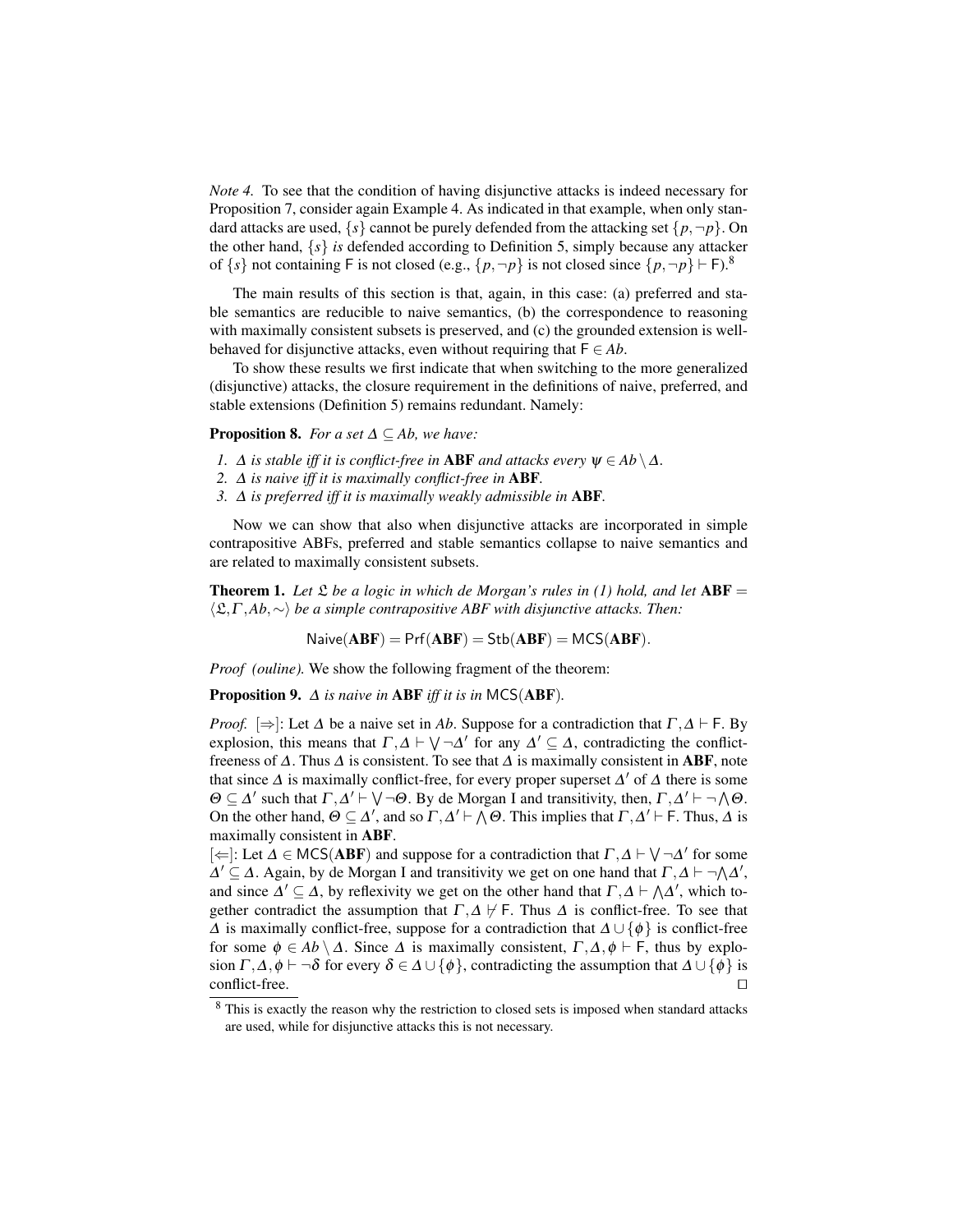We now turn to the use of disjunctive attacks with the grounded semantics. The next example helps to appreciate the role of the former in such cases.

*Example 5.* Recall Examples 3 and 4 (together with, respectively, Figures 1 and 2), in which  $\mathcal{L} = CL$ ,  $\Gamma = \emptyset$ , and  $Ab = \{p, \neg p, s\}$ . As indicated in these examples, when only standard attacks are allowed, the grounded semantics is the emptyset, while when disjunctive attacks are allowed the grounded semantics is the set {*s*} (which is defended by the emptyset). As *s* should not be contaminated by the inconsistency about *p* and  $\neg p$ , having  $\{s\}$  as the grounded extension makes much more sense in this case, and – what is more – it holds that  $\text{Grd}(\text{ABF}) = {\{s\}} = {\cap \text{MCS}(\text{ABF})}$  (cf. Theorem 2 below).

In what follows we shall show that the grounded extension is well-behaved for disjunctive attacks, even without requiring that  $F \in Ab$  (cf. Proposition 1). For this, we first consider an algorithm for constructing grounded extensions. As the following example shows, the standard iterative process that starts with non-attacked arguments and propagates through defended arguments (used for simple contrapositive ABF with standard attacks in [13]) needs to be slightly revised when disjunctive attacks are incorporated.

*Example 6.* Suppose that  $\mathfrak L$  is a logic which does not satisfy the rule of resolution, and let  $Ab = \{p, s, t\}$  and  $\Gamma = \{p \supset (\neg s \vee \neg t)\}\$ . Since resolution is not available, formulas like  $p \supset \neg s$  and  $p \supset \neg t$  are not derivable from  $\Gamma \cup \{t\}$  and  $\Gamma \cup \{s\}$  respectively, and therefore neither *t* nor *s* is attacked. A process that gathers all the non-attacked defeasible assumptions will then include all the elements in  $\{p,t,s\}$  in the result, although the set  $\{s,t\}$  is attacked by *p*.

We therefore slightly generalize the construction of the grounded extension in [13]:

**Definition 10.** Let  $ABF = \langle \mathcal{L}, \Gamma, Ab, \sim \rangle$  be an assumption-based framework. A set  $\Delta \subseteq$ *Ab* is a *maximally unattacked set* of **ABF** iff it is not attacked by any  $\Theta \subseteq Ab$  and any proper superset of  $\Delta$  is attacked by some  $\Theta \subseteq Ab$ . We say that  $\Delta \subseteq Ab$  is a *maximally defended set* of  $\Delta'$  if  $\Delta'$  defends  $\Delta$  but  $\Delta'$  does not defend any proper superset of  $\Delta$ .

**Definition 11.** Let  $ABF = \langle \mathcal{L}, \Gamma, Ab, \sim \rangle$  be an ABF. We denote:

 $\mathscr{G}_0(ABF) = \bigcap \{ \Delta \subseteq Ab \mid \Delta \text{ is a maximally unattached set of } ABF \},\$  $\mathscr{G}_{i+1}(\textbf{ABF}) = \mathscr{G}_i(\textbf{ABF}) \cup \bigcap \{\Delta \subseteq Ab \mid \Delta \text{ is a maximally defined set of } \mathscr{G}_i(\textbf{ABF})\},\$  $\mathscr{G}(\mathbf{ABF}) = \bigcup_{i \geqslant 0} \mathscr{G}_i(\mathbf{ABF}).$ 

When **ABF** is clear from the context we will often drop the reference to it and just write  $\mathscr{G}_0$ ,  $\mathscr{G}_i$  and  $\mathscr{G}$ .

*Example 7 (Example 6 continued).* In Example 6 we have that  $\mathcal{G}_0 = \{p, s\} \cap \{p, t\}$  $\{p\}$ . Since  $\{p\}$  defends no other set of assumptions,  $\mathcal{G} = \{p\}$ .

We now state the adequacy of this definition and the relation of the grounded extension to maximally consistent subsets:

Theorem 2. *Let* L *be a logic in which de Morgan's rules in (1) are satisfied, and let*  $ABF = \langle \mathfrak{L}, \Gamma, Ab, \sim \rangle$  *be a simple contrapositive assumption-based framework with disjunctive attacks. Then*  $\mathsf{Grd}(\mathbf{ABF}) = \{\mathscr{G}\} = \bigcap \mathsf{MCS}(\mathbf{ABF})$ .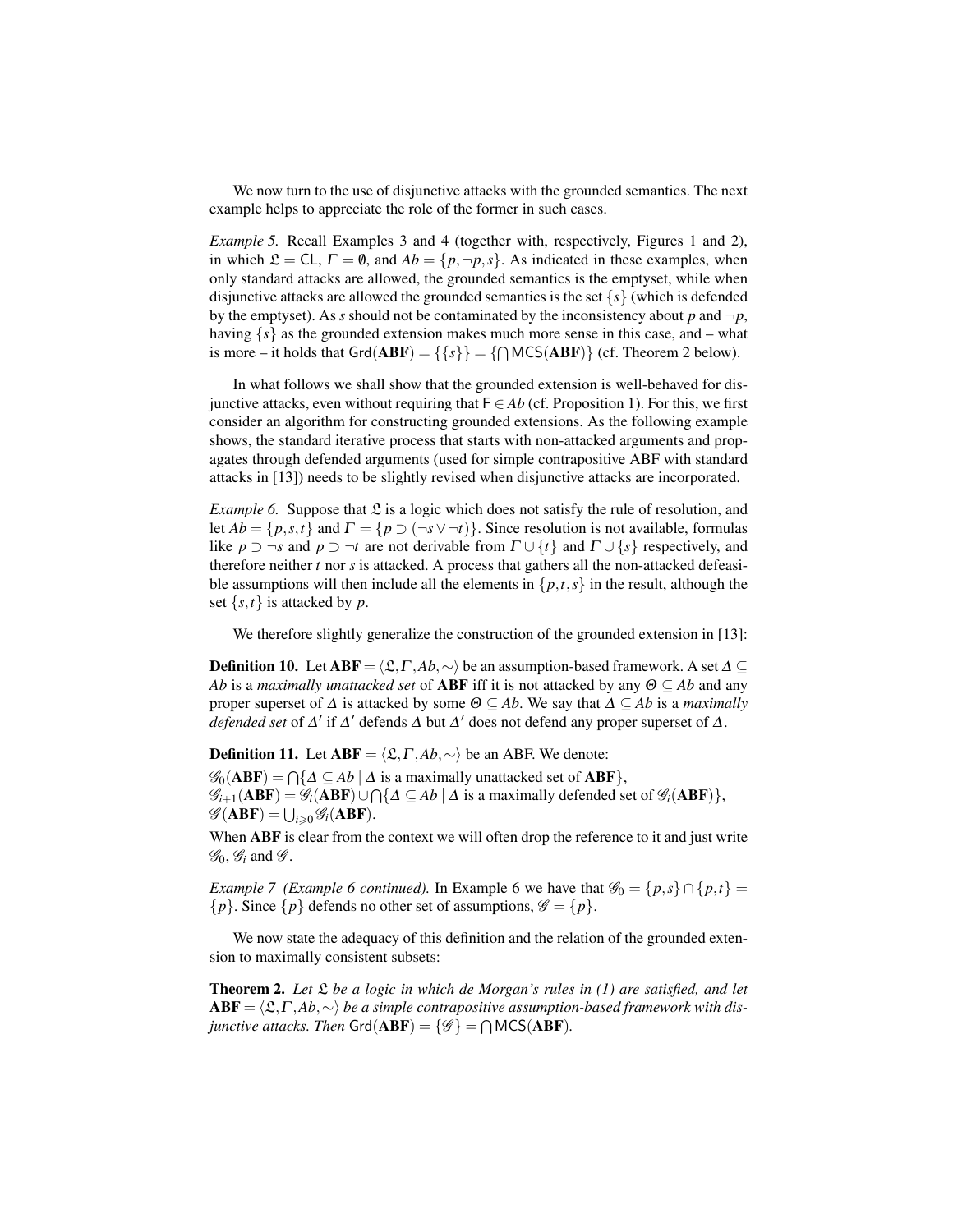# 4 Properties of the Induced Entailments

The results in the previous sections imply some properties of the entailment relations that are induced from ABFs by Dung's semantics. In this section we show a few of them.

**Definition 12.** For  $ABF = \langle \mathfrak{L}, \Gamma, Ab, \sim \rangle$ , Sem ∈ {Naive, Grd, Prf, Stb} and  $\lambda \in \{\cup, \cap\}$ , we denote:  $ABF \sim_{Sem}^{\lambda} \psi$  iff  $\psi \in \lambda_{\Delta \in Sem(ABF)}(Cn_{\vdash}( \Gamma \cup \Delta)).$ 

*Note 5.* Unlike standard entailment relations, which are relations between sets of formulas and formulas, the entailments in Definition 12 are relations between ABFs and formulas. This will not cause any confusion in what follows.

In the following, when it holds that **ABF**  $|∼$  for some **ABF** =  $\langle \mathfrak{L}, \Gamma, Ab, ∼ \rangle$ , we shall sometimes just write  $\Gamma, Ab \sim \psi$ .<sup>9</sup> Also, in this section we continue to assume that de Morgan's rules in  $(1)$  are satisfied in the base logic  $\mathfrak{L}$ .

### 4.1 Cumulativity, Preferentiality and Rationality

Theorems 1 and 2 are useful for showing cumulativity and preferentiality in the sense of Kraus, Lehmann and Magidor [14]:

Definition 13. A relation  $\sim$  between ABFs and formulas (like those in Definition 12) is called *cumulative*, if the following conditions are satisfied:

- Cautious Reflexivity (CR): For every  $\vdash$ -consistent  $\psi$  it holds that  $\psi \sim \psi$
- Cautious Monotonicity (CM): If Γ ,*Ab* |∼φ and Γ ,*Ab* |∼ψ then Γ ,*Ab*,φ |∼ψ
- Cautious Cut (CC): If Γ ,*Ab* |∼φ and Γ ,*Ab*,φ |∼ψ then Γ ,*Ab* |∼ψ
- $-$  Right Weakening (RW): If  $\phi$   $\vdash$   $\psi$  and  $\Gamma$ *,Ab*  $\sim$   $\phi$  then  $\Gamma$ *,Ab*  $\sim$   $\psi$
- Left Logical Equivalence (LLE): If  $\phi$   $\vdash$   $\psi$  and  $\psi$   $\vdash$   $\phi$  then Γ, *Ab*,  $\phi$   $\vdash$   $\rho$  iff  $Γ, Ab, ψ \mid\sim ρ$

A cumulative relation is called *preferential*, if it satisfies the following condition:

– Distribution (OR): If Γ ,*Ab*,φ |∼ρ and Γ ,*Ab*,ψ |∼ρ then Γ ,*Ab*,φ ∨ψ |∼ρ.

**Theorem 3.** Let  $\mathfrak L$  be a logic in which de Morgan's rules in (1) hold, and let  $ABF =$ hL ,Γ ,*Ab*,∼i *be a simple contrapositive ABF with disjunctive attacks. Then* |∼<sup>∩</sup> Sem *is preferential for* Sem ∈ {Naive, Grd, Prf, Stb}, and  $\vdash_{Sem}^{\cup}$  *is cumulative for* Sem ∈ {Naive,Prf,Stb}*.* 10 11

<sup>&</sup>lt;sup>9</sup> Note that this writing is somewhat ambiguous, since, e.g. when  $\Gamma$ , *Ab*,  $\psi$  are the premises,  $\psi$ may be either a strict or a defeasible assumption. This will not cause problems in what follows.

<sup>&</sup>lt;sup>10</sup> We refer to [13] for an example that shows that  $\vdash^{\cup}_{\mathsf{Sem}}$  is not preferential even for ABFs with standard (non-disjunctive) attacks.

<sup>&</sup>lt;sup>11</sup> Note that by Theorem 2,  $\sim_{\text{Grd}}^{\bigcup} = \sim_{\text{Grd}}^{\bigcap}$ , and so  $\sim_{\text{Grd}}^{\bigcup}$  is not only cumulative, but also preferential.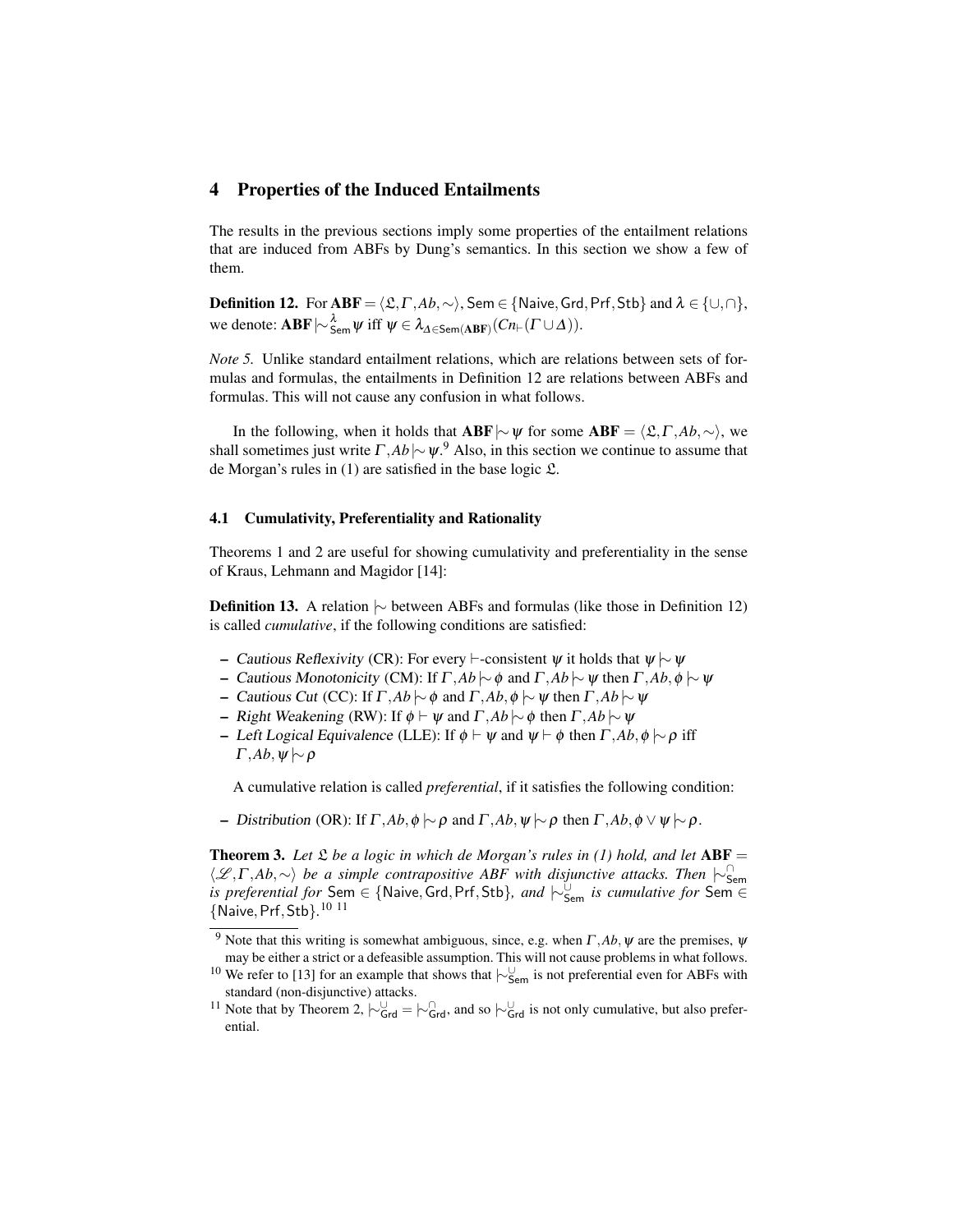*Proof (outline).* The proof is based on Theorem 1 and 2. Here we show, as an example, the property LLE for Sem  $\in$  {Naive, Prf, Stb}: Suppose that  $\Gamma$ ,  $Ab \rvert_{\text{Sem}}^{\cap} \psi$ . By Theorem 1 we have that  $\Gamma, \Delta \vdash \psi$  for every  $\Delta \in \text{MCS}(ABF)$ . Thus, by cut with  $\psi \vdash \phi$ , it holds that  $\Gamma, \Delta \vdash \phi$  for every  $\Delta \in \mathsf{MCS}(\mathbf{ABF})$ . By Theorem 1 again,  $\Gamma, Ab \sim_{\mathsf{sem}}^{\cap} \phi$ . The converse is dual.  $\Box$ 

We now consider the following more controversial rule from [14], called Rational Monotonicity (RM):

If  $\Gamma$ , $Ab \sim \phi$  and  $\Gamma$ , $Ab \not\sim \neg \psi$ , then  $\Gamma$ , $Ab, \psi \sim \phi$ .

The next example shows that RM does not hold for skeptical entailments.

*Example 8.* [17] Let **ABF** =  $\langle$ CL,  $\emptyset$ , *Ab*, ∼ $\rangle$  be an assumption-based framework in which  $Ab = \{r, p \wedge q \wedge \neg r, (p \wedge r) \supset \neg q, \neg p \wedge q\}$ . By the first item of Proposition 1 we may consider  $MCS(ABF) = \{\{r, (p \wedge r) \supset \neg q, \neg p \wedge q\}, \{p \wedge q \wedge \neg r, (p \wedge r) \supset \neg q\}\}.$  Note that none of the two members of MCS(ABF) implies  $\neg p$ , while both of them imply *q*.

Now, let  $ABF' = \langle CL, \emptyset, Ab \cup \{p\}, \sim \rangle$ . We get: MCS( $ABF'$ ) = {{*r*,(*p*∧*r*) ⊃ ¬*q*,¬*p*∧ *q*}, { $p \land q \land \neg r$ ,  $(p \land r) \supset \neg q$ ,  $p$ }, { $r$ ,  $p$ ,  $(p \land r) \supset \neg q$ }}. Since { $r$ ,  $p$ ,  $(p \land r) \supset \neg q$ }  $\forall$ <sub>CL</sub>  $q$ , we have  $\hat{\theta}$ ,*Ab*, *p* $\psi$ <sub>Sem</sub> *q* (for every Sem ∈ {Naive, Prf, Stb}). Thus, rational monotonicity does not hold for  $\sim_{\mathsf{Sem}}^{\cap}$ .

For the credulous entailments, however, RM does hold:

Proposition 10. *Let* L *be a logic in which de Morgan's rules in (1) hold, and let* ABF = hL ,Γ ,*Ab*,∼i *be a simple contrapositive ABF with disjunctive attacks. Then* |∼<sup>∪</sup> Sem *satisfies* RM *for* Sem ∈ {Naive,Prf,Stb}*.*

#### 4.2 Non-Interference

Another property that is carried on to contrapositive ABFs with disjunctive attacks is non-interference [5]. Below, for  $ABF_i = \langle \mathfrak{L}, \Gamma_i, Ab_i, \sim_i \rangle$  (*i* = 1,2), we let:

 $ABF_1 \cup ABF_2 = \langle \mathfrak{L}, \Gamma_1 \cup \Gamma_2, Ab_1 \cup Ab_2, \sim_1 \cup \sim_2 \rangle.$ 

Definition 14. An entailment  $|∼$  satisfies *non-interference*, if for every two frameworks  $ABF_1 = \langle \mathfrak{L}, \Gamma_1, Ab_1, \sim_1 \rangle$  and  $ABF_2 = \langle \mathfrak{L}, \Gamma_2, Ab_2, \sim_2 \rangle$  such that no atomic formula appears both in  $\Gamma_1 \cup Ab_1$  and in  $\Gamma_2 \cup Ab_2$ , and where  $\Gamma_1 \cup \Gamma_2$  is consistent, it holds that  $ABF_1 \sim \psi$  iff  $ABF_1 \cup ABF_2 \sim \psi$  for every  $\mathscr L$ -formula  $\psi$  that mentions only atomic formulas in  $\Gamma_1 \cup Ab_1$ .

Proposition 11. *For* Sem ∈ {Naive, Grd, Prf, Stb}, *both*  $\mid \sim_{\sf Sem}^{\cup}$  *and*  $\mid \sim_{\sf Sem}^{\cap}$  *satisfy noninterference with respect to simple contrapositive ABFs with disjunctive attacks.*

*Proof.* By Theorem 1 and 2, and since  $ABF_1$ ,  $ABF_2$  do not have common atomic formulas, MCS( $ABF_1 \cup ABF_2$ ) = { $\Delta_1 \cup \Delta_2 \mid \Delta_1 \in \text{MCS}(ABF_1), \Delta_2 \in \text{MCS}(ABF_2)$ }.  $\Box$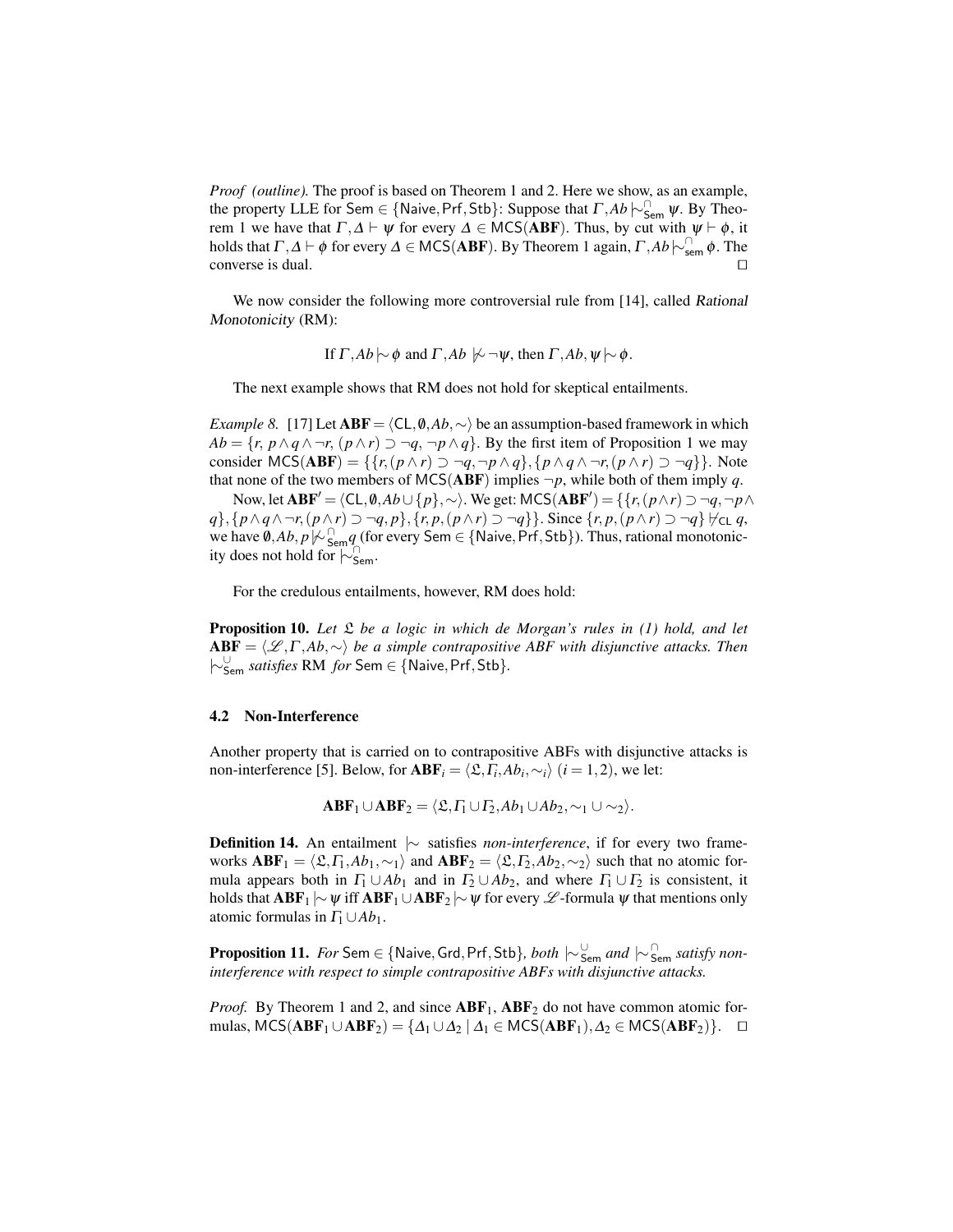### 5 Summary and Conclusion

Assumption-based argumentation is an outstanding method in the context of logical argumentation, which has obvious links to logic programming (see,,e.g,  $[4, 6]$ ). In this paper we have considered the main Dung semantics for an extended family of assumptionbased argumentation frameworks, based on any contrapositive propositional logic, where the defeasible assumptions are expressed by arbitrary formulas in the language, and attacks may be disjunctive. To the best of our knowledge, apart of the companion paper  $[13]$ , the semantics of such ABFs has not been studies before.<sup>12</sup> Among the new insights provided in this paper are the following issues:

- 1. We delineated a class of problems in the application of the well-founded semantics and specified conditions under which these problems can be avoided. Similar problems have been discussed in [8], to which we suggest simple solutions.
- 2. The relation between well-founded semantics and grounded semantics in simple contapositive ABFs is clarified.
- 3. For simple contrapositive ABFs the argumentation semantics may be simplified (in comparison to those of  $[4]$ ) by lifting the closure requirement.<sup>13</sup>
- 4. Attacks between arguments are extended to disjunctive variations. This assures some desirable properties of the grounded semantics that cannot be guaranteed for standard attacks (see [13]). This extension also provides a solution to the consistency problem of deductive argumentation with disjunctive attacks [7].
- 5. Relations to other general patterns of non-monotonic reasoning are investigated. In particular:
	- connections to the KLM theory [14] (including rational systems [15]) are studied, and
	- relations to reasoning with maximal consistency [16] that were investigated so far for other forms of logical argumentation (see, e.g.,  $[2, 3, 7, 19]$ ), are now shown also for assumption-based frameworks. Note, also, that while all of the other approaches give rise to an infinite number of arguments even for a finite set *Ab* of defeasible assumptions, our approach avoids this problem by considering sets of assumptions as nodes in the argumentation graph, whose size is bounded by the size of the power-set of *Ab*.

Future work includes, among others, the incorporation of more expressive languages, involving preferences among arguments, and the introduction of other kinds of contrariness operators.

<sup>&</sup>lt;sup>12</sup> We note that works such as [12] use similar terminology when referring to attacks among arguments, but the nature of the attacks (disjunctive formulas vs. conjunctive formulas), as well as the context of those works (other structured frameworks), are different.

<sup>&</sup>lt;sup>13</sup> The fact that a redundant closure condition reduces the computational complexity has been exploited in [10], for the analysis of flat ABFs (i.e., for ABFs in which no assumptions are derivable from other assumptions), in which case the closure assumption is indeed redundant. Our results now establish that for a wide class of non-flat ABFs, the closure condition can be safely dropped.